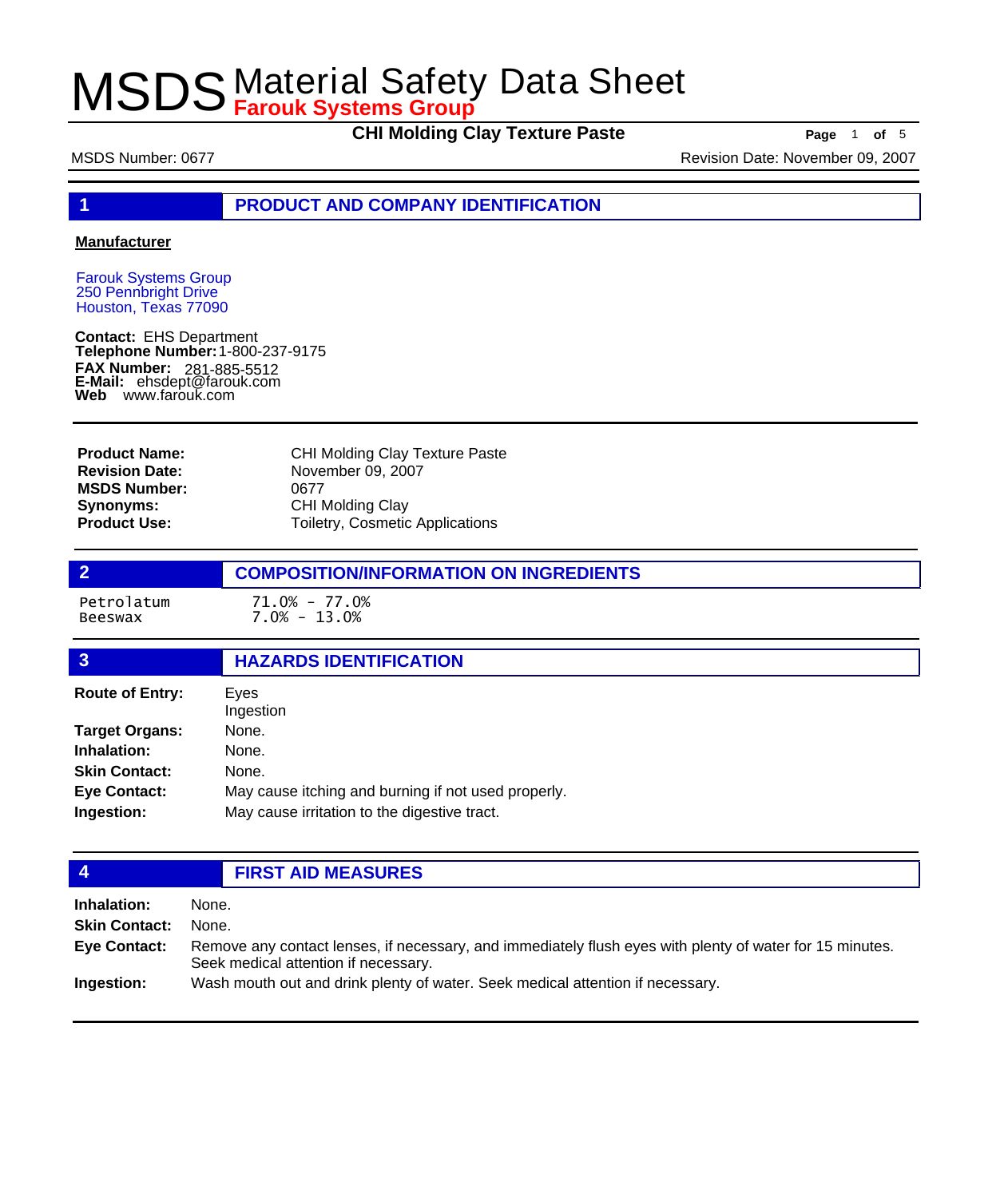**CHI Molding Clay Texture Paste Page** <sup>2</sup> **of** <sup>5</sup>

MSDS Number: 0677 **MSDS Number: 0677** Revision Date: November 09, 2007

**5 FIRE FIGHTING MEASURES**

FLASHPOINT AND METHOD: Not available FLAMMABLE LIQUIDS: Not available AUTO IGNITION TEMP: None FLAMMABLE CLASS: None BURNING RATE OF SOLID: Not available

GENERAL HAZARDS: Evacuate personnel downwind of fire to avoid inhalation of fumes and smoke.

EXTINGUISHING METHODS: Chemical type foam, CO2(Carbon Dioxide), Dry Chemical, Water Fog

HAZARDOUS COMBUSTION PRODUCTS: Carbon monoxide or carbon dioxide fumes.

FIRE FIGHTING PROCEDURES: This product is not flammable.However, hazardous decomposition and combustion products may be formed in a fire situation. Cool exposed containers with water spray to prevent overheating.

FIRE FIGHTING EQUIPMENT: Respiratory and eye protection are required for fire fighting personnel. Full protective equipment (Bunker Gear) and self contained breathing apparatus (SCBA) should be used for all indoor fires and significant outdoor fires. For small outdoor fires, which may be easily extinguished with a portable fire extinguisher, use of a SCBA may not be needed.

## **6 ACCIDENTAL RELEASE MEASURES**

SMALL SPILL: When a spill occurs, use absorbent material on the substance. Dispose of the material according to all local, state and federal regulations. Always use an absorbent material when cleaning up a spill.

ENVIRONMENTAL PRECAUTIONS: Avoid run-off or release into sewers, stormdrains and waterways.

GENERAL PRECAUTIONS: Remove containers away from flammable materials.

### *HANDLING AND STORAGE* Use appropriate personal protective equipment as specified in Section 8. Handle in a manner consistent with good household/personal techniques and practices. **Handling Precautions:** Keep containers/bottles securely sealed when not in use. Store in cool/dry conditions that do not exceed room temperature. Try to store product in temperatures between 40°F to 100° F. **Storage Requirements:**

## **8 EXPOSURE CONTROLS/PERSONAL PROTECTION**

| <b>Engineering Controls:</b>      | These recommendations provide general guideance for handling this product safely. Because<br>specific use conditions may vary, safety procedures should be developed for each specific<br>application of this product. When developing procedures, always consider potential waste,<br>disposal and personal safety issues. |
|-----------------------------------|-----------------------------------------------------------------------------------------------------------------------------------------------------------------------------------------------------------------------------------------------------------------------------------------------------------------------------|
| <b>Protective Equipment:</b>      | EYES AND FACE: For reasonable foreseeable uses of this product, eye and face protection<br>is not required.<br>SKIN: For reasonable foreseeable uses of this product, skin protection is not required.<br>RESPIRATORY: For reasonable foreseeable uses of this product, respiratory protection is not<br>required.          |
| <b>Exposure Guidelines/Other:</b> | EXPOSURE GUIDELINES: Overexposure is unlikely. Since all parameters cannot be foreseen, the use of engineering controls to reduce<br>exposure may be necessary.                                                                                                                                                             |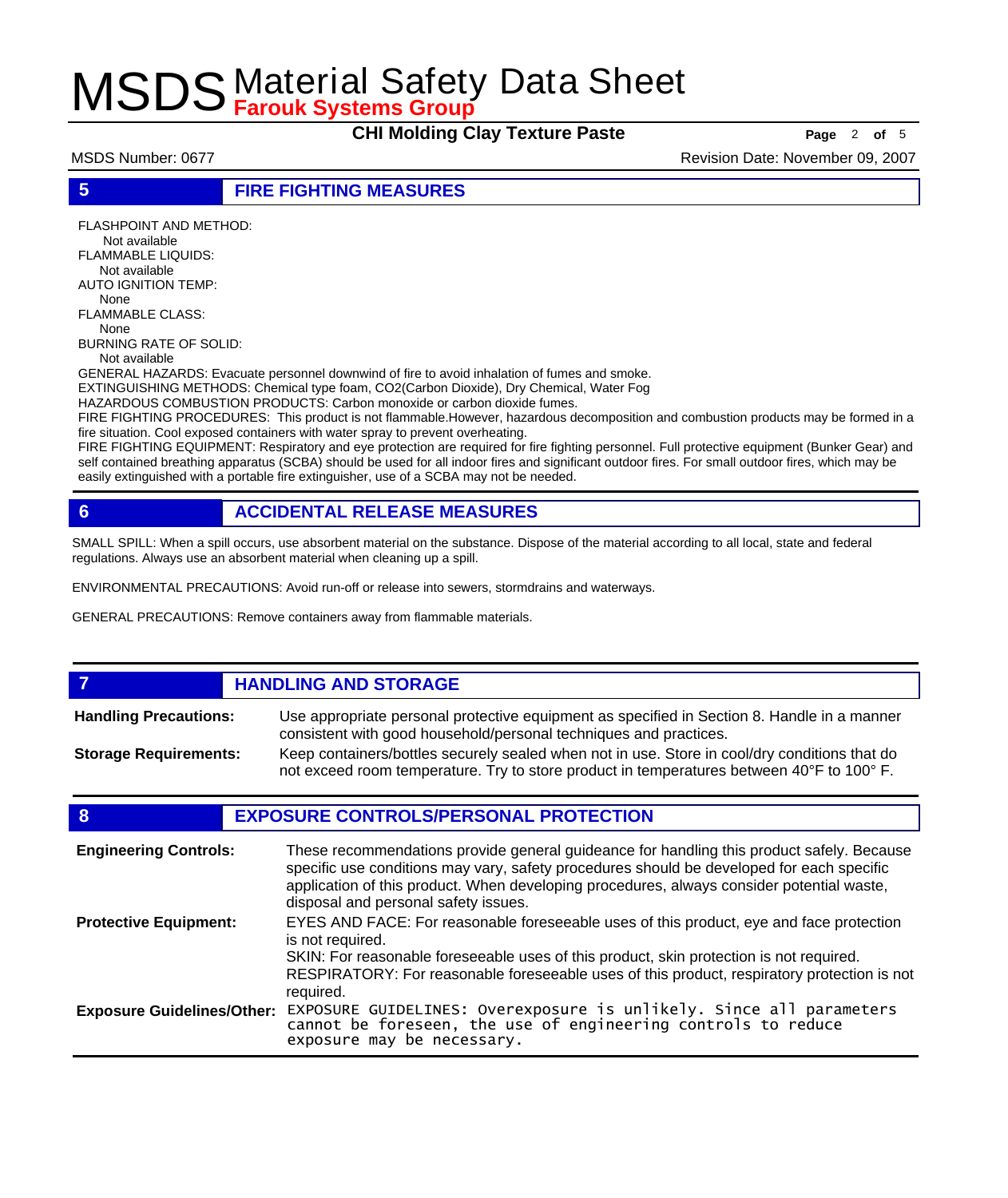**CHI Molding Clay Texture Paste Page** <sup>3</sup> **of** <sup>5</sup>

MSDS Number: 0677 **MSDS Number: 0677** Revision Date: November 09, 2007

## **9 PHYSICAL AND CHEMICAL PROPERTIES**

| Appearance:            | Pearl white               |
|------------------------|---------------------------|
| <b>Physical State:</b> | Paste                     |
| Odor:                  | <b>Pleasant Fragrance</b> |
| pH:                    | N/A                       |
| <b>Vapor Pressure:</b> | N/A                       |
| <b>Vapor Density:</b>  | N/A                       |

## **Boiling Point:** Not available **Freezing/Melting Pt.:** Not available **Solubility:** Insoluble in water. **Spec Grav./Density:** 0.90

## **10 STABILITY AND REACTIVITY Stability:** YES **Conditions to avoid:** Extreme temperatures. **Materials to avoid (incompatability):** Keep away from oxidizing materials.

**Hazardous Decomposition products:** None known.

Hazardous Polymerization: Will Not Occur.

## **11 TOXICOLOGICAL INFORMATION**

ACUTE:

DERMAL LD50: Not available. ORAL LD50: Not available. INHALATION LC50: Not available. EYE EFFECTS: This product may cause irritation to eyes if not used under normal conditions. TARGET ORGANS: NONE. SENSITIZATIONS: Not available. CARCINOGENICITY: IARC: Listed by IARC - No. NTP: Listed by NTP - No. OSHA: Listed by OSHA - No.

MUTAGENICITY: Not available. REPRODUCTIVE EFFECTS: None. TERATOGENIC EFFECTS: Not available.

## **12 ECOLOGICAL INFORMATION**

ENVIRONMENTAL DATA: Not available. ECOTOXICOLOGICAL INFO: Not available. DISTRIBUTION: Not available. CHEMICAL FATE INFO: Not available.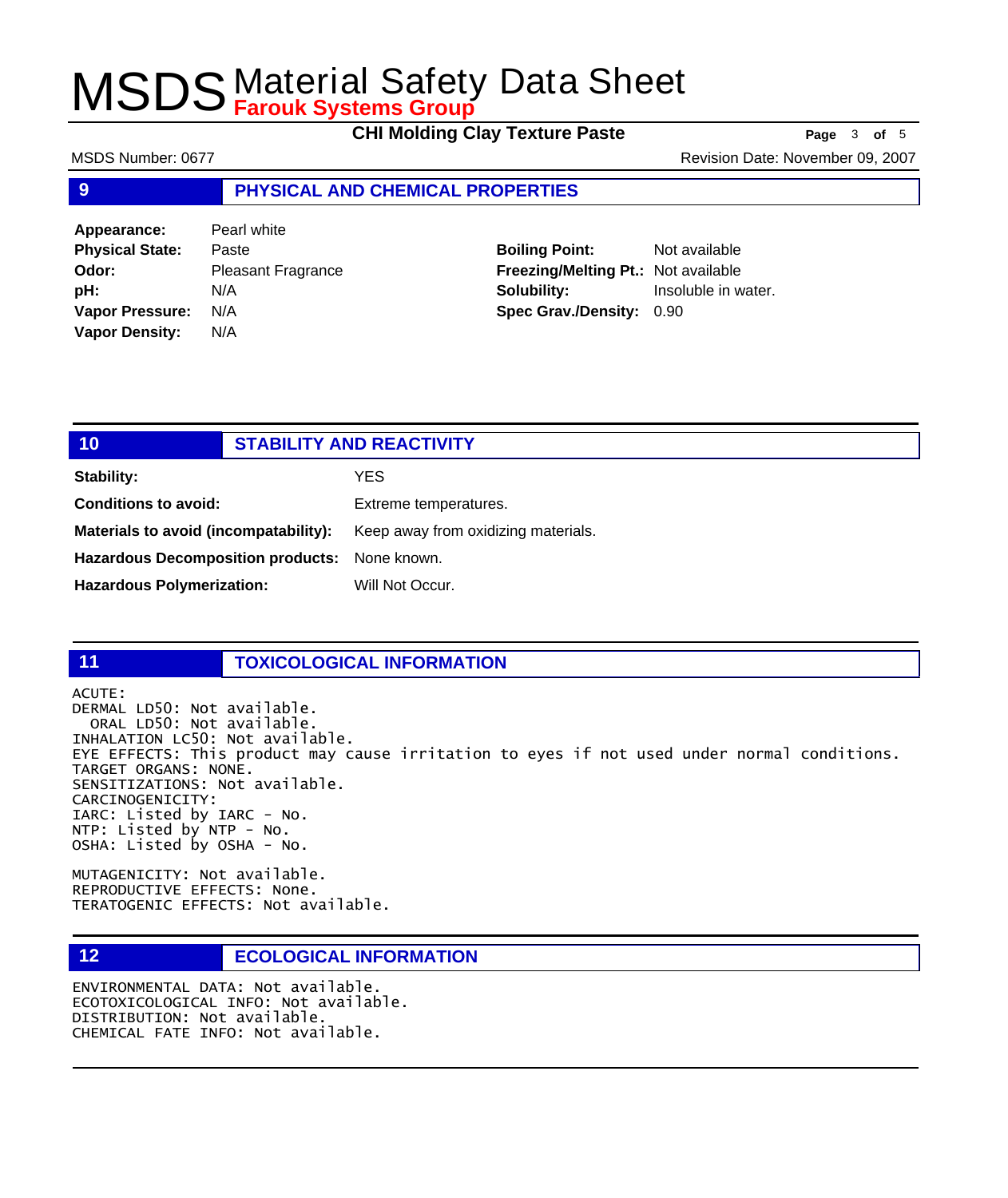**CHI Molding Clay Texture Paste Page** <sup>4</sup> **of** <sup>5</sup>

MSDS Number: 0677 **MSDS Number: 0677** Revision Date: November 09, 2007

## **13 DISPOSAL CONSIDERATIONS**

US EPA Waste Number and Descriptions:

DISPOSAL METHOD: Controlled release of diluted product into a biological wastewater treatment plant. COMPONENT WASTE NUMBER: No EPA Waste Numbers are applicable for this product's components. DISPOSAL INSTRUCTIONS: Dispose of waste material according to local, state and federal rules and regulations.

**14 TRANSPORT INFORMATION**

This product is not regulated as a hazardous material by the United States (DOT) or Canadian (TDG) transportation regulations.

Outside the United States

DOT CLASSIFICATION: Shipping Name: CHI Molding Clay Texture Paste Class: None. Non-regulated, non-hazardous

IMDG CLASSIFICATION: Shipping Name: CHI Molding Clay Texture Paste Class: None. Non-regulated, non-hazardous

IATA CLASSIFICATION: Shipping Name: CHI Molding Clay Texture Paste Class: None. Non-regulated, non-hazardous

1-800-424-9300 1-703-527-3887 CHEMTREC

**15 REGULATORY INFORMATION**

UNITED STATES: SARA TITLE III (Superfund Amendments and Reauthorization Act) 311/312 HAZARD CATEGORIES Fire: No. Pressure Generating: No. Reactivity: No. Acute: No. 313 REPORTABLE INGREDIENTS: Not applicable. TITLE III NOTES: None. CERCLA(Comprehensive Response, Compensation, and Liability Act) CERCLA RQ: None. TSCA(Toxic Substance Release Act) TSCA REGULATORY: All ingredients are listed in the TSCA Inventory. CANADA: WHMIS(WORKER HAZARDOUS MATERIAL INFORMATION SYSTEM) This product is WHMIS controlled. CANADIAN INGREDIENT DISCLOSURE LIST: Propylene Glycol. CANADIAN ENVIRONMENTAL PROTECTION ACT: All intentional ingredients are listed on the DSL(Domestic Substance List). EUROPEAN COMMUNITY: EU REGULATORY: All intentional ingredients are listed on the European's EINECS Inventory. STATE REGULATIONS: Not available. LOCAL REGULATIONS: Not available.